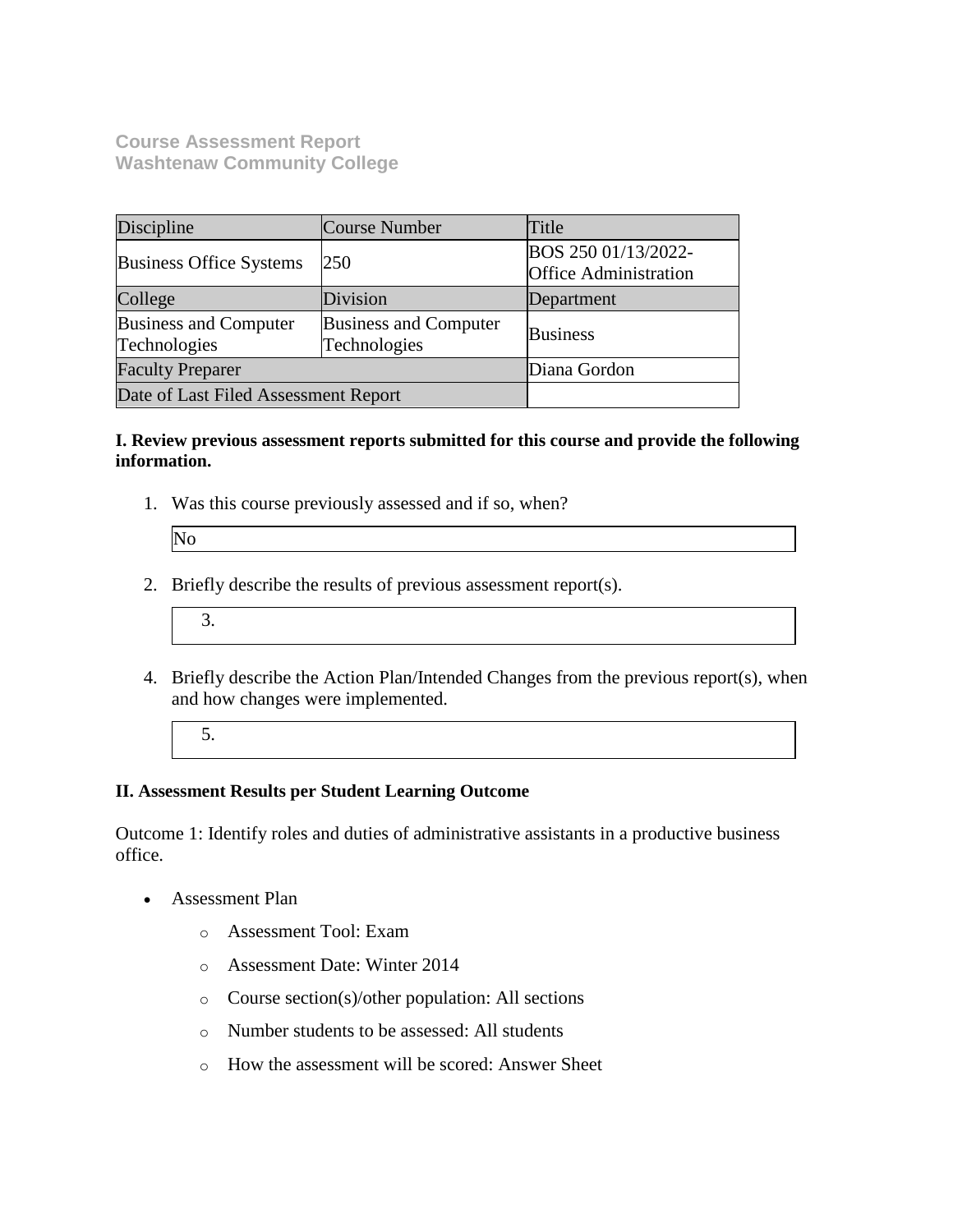- o Standard of success to be used for this assessment: 75% of students will score 75% or higher.
- o Who will score and analyze the data: Departmental Faculty
- 1. Indicate the Semester(s) and year(s) assessment data were collected for this report.

| rall (indicate years below) below) | Winter (indicate years) | SP/SU (indicate years)<br>below) |
|------------------------------------|-------------------------|----------------------------------|
| 2021                               |                         |                                  |

2. Provide assessment sample size data in the table below.

| # of students enrolled | # of students assessed |
|------------------------|------------------------|
|                        |                        |

3. If the number of students assessed differs from the number of students enrolled, please explain why all enrolled students were not assessed, e.g. absence, withdrawal, or did not complete activity.

Three students withdrew from the class.

4. Describe how students from all populations (day students on campus, DL, MM, evening, extension center sites, etc.) were included in the assessment based on your selection criteria.

All students were assessed.

5. Describe the process used to assess this outcome. Include a brief description of this tool and how it was scored.

Students were assessed using four outcome-related multiple-choice end-of-unit exams. The exams were scored in Blackboard using answer keys. Although all quiz questions were related to the units, students were given random questions. Therefore, they did not have common questions for each exam. I was able to calculate the averages for all four unit tests. Test questions were compared to the standard of success.

6. Briefly describe assessment results based on data collected for this outcome and tool during the course assessment. Discuss the extent to which students achieved this learning outcome and indicate whether the standard of success was met for this outcome and tool.

## Met Standard of Success: Yes

All (100%) students scored 75% or higher on each unit test of the seven students assessed. The overall scores meet the standards of success. We could not do an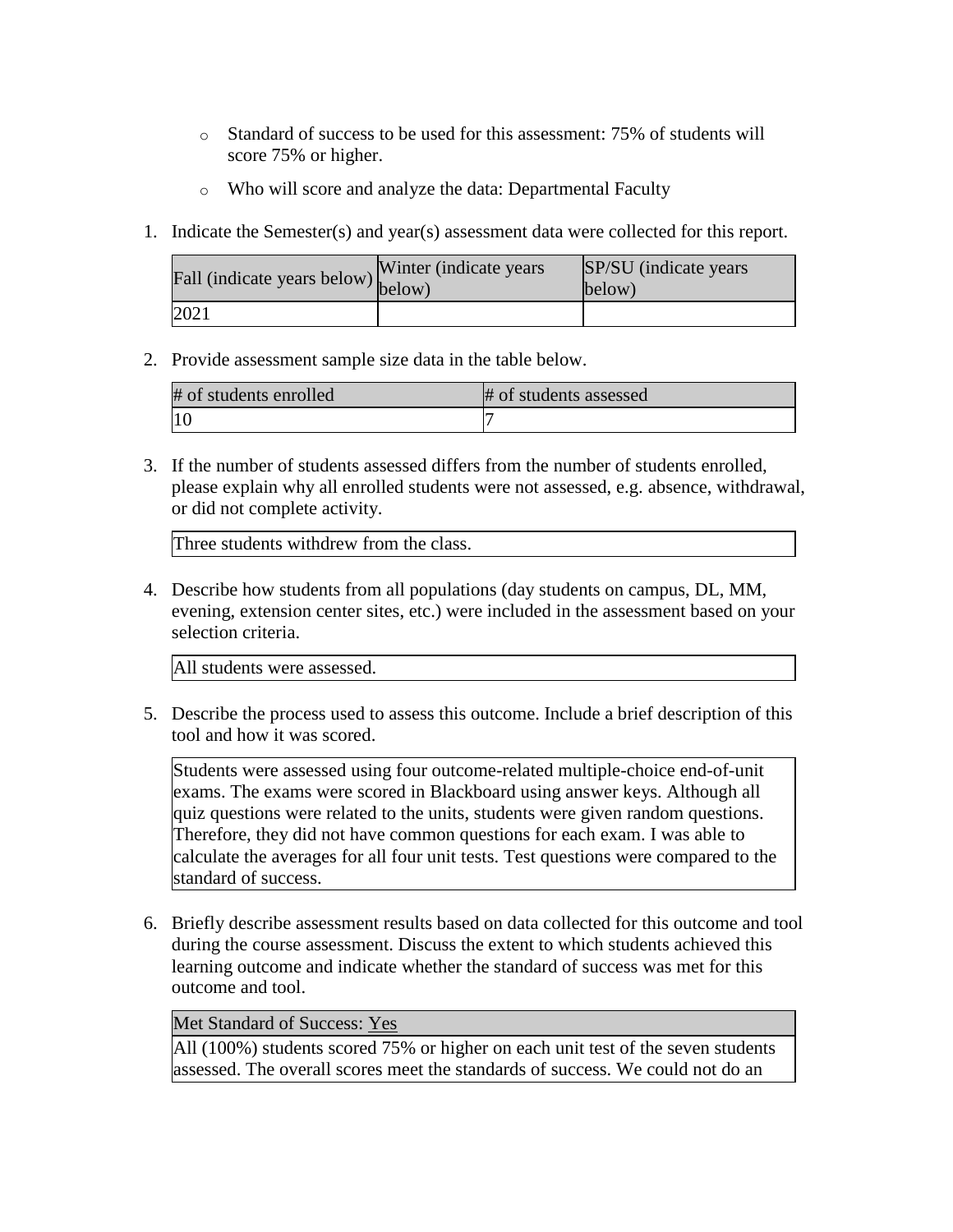item analysis or collect data at a more detailed level. Changes will be made for future assessments effective Fall 2022.

More specifically, the unit one exam/quiz covered attitude, goal setting, life management, personal finance management, organization skills, and etiquette/dress.

7. Based on your interpretation of the assessment results, describe the areas of strength in student achievement of this learning outcome.

Based on outcome number one, all students showed strengths in understanding material based on their end-of-unit exam/quiz scores.

8. Based on your analysis of student performance, discuss the areas in which student achievement of this learning outcome could be improved. If student met standard of success, you may wish to identify your plans for continuous improvement.

All students met the standard of success. My plan for continued improvement is to create common questions for each exam to utilize quiz questions as an analysis.

In each semester, I improve all units with readings and assignments that are current and relevant for my students to receive the tools needed to become outstanding office professionals.

Outcome 2: Recognize and apply business standards to verbal and written communication.

- Assessment Plan
	- o Assessment Tool: Exam
	- o Assessment Date: Winter 2014
	- o Course section(s)/other population: All sections
	- o Number students to be assessed: All students
	- o How the assessment will be scored: Answer Sheet
	- o Standard of success to be used for this assessment: 75% of students will score 75% or higher.
	- o Who will score and analyze the data: Departmental Faculty
- 1. Indicate the Semester(s) and year(s) assessment data were collected for this report.

| riall (indicate years below) below) | Winter (indicate years) | SP/SU (indicate years)<br>below) |
|-------------------------------------|-------------------------|----------------------------------|
| 2021                                |                         |                                  |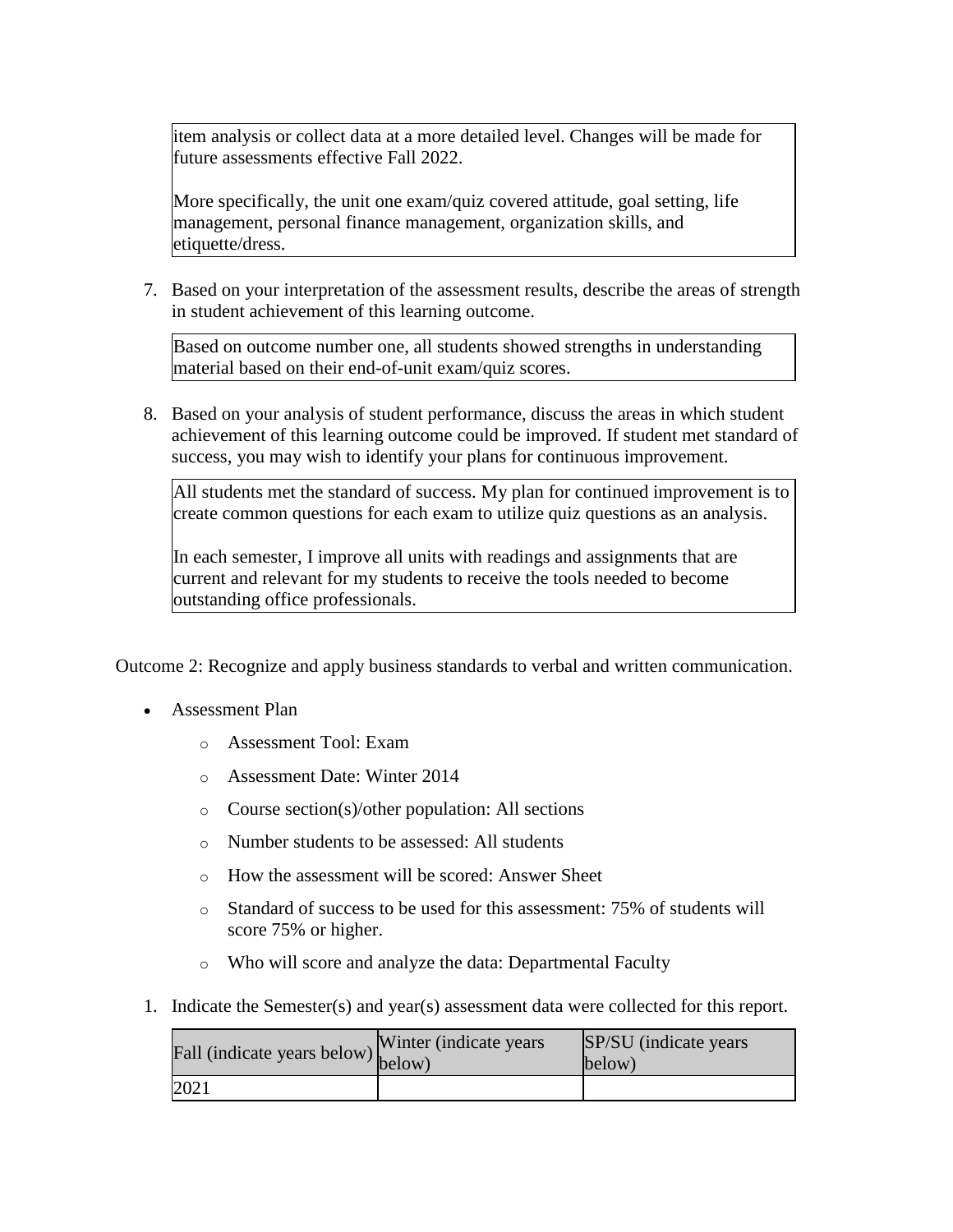2. Provide assessment sample size data in the table below.

| # of students enrolled | # of students assessed |
|------------------------|------------------------|
|                        |                        |

3. If the number of students assessed differs from the number of students enrolled, please explain why all enrolled students were not assessed, e.g. absence, withdrawal, or did not complete activity.

Three students withdrew from the class.

4. Describe how students from all populations (day students on campus, DL, MM, evening, extension center sites, etc.) were included in the assessment based on your selection criteria.

All of the students were assessed.

5. Describe the process used to assess this outcome. Include a brief description of this tool and how it was scored.

Students were assessed using four outcome-related multiple-choice end-of-unit exams. The exams were scored in Blackboard using answer keys. Although all quiz questions were related to the units, students were given random questions and therefore did not have common questions for each exam. I was able to calculate the averages for all four unit tests. Test questions were compared to the standard of success.

6. Briefly describe assessment results based on data collected for this outcome and tool during the course assessment. Discuss the extent to which students achieved this learning outcome and indicate whether the standard of success was met for this outcome and tool.

Met Standard of Success: Yes

Of the seven students assessed all (100%) scored 75% or higher on each unit test. This meets the standards of success outcomes. We were not able to do an item analysis or collect data at a more detailed level. Changes will be made for future assessments effective Fall 2022.

More specifically, the unit three quiz covered communication, including verbal, written, and electronic. This unit also covered motivation, leadership, teams, conflict, and negotiation.

7. Based on your interpretation of the assessment results, describe the areas of strength in student achievement of this learning outcome.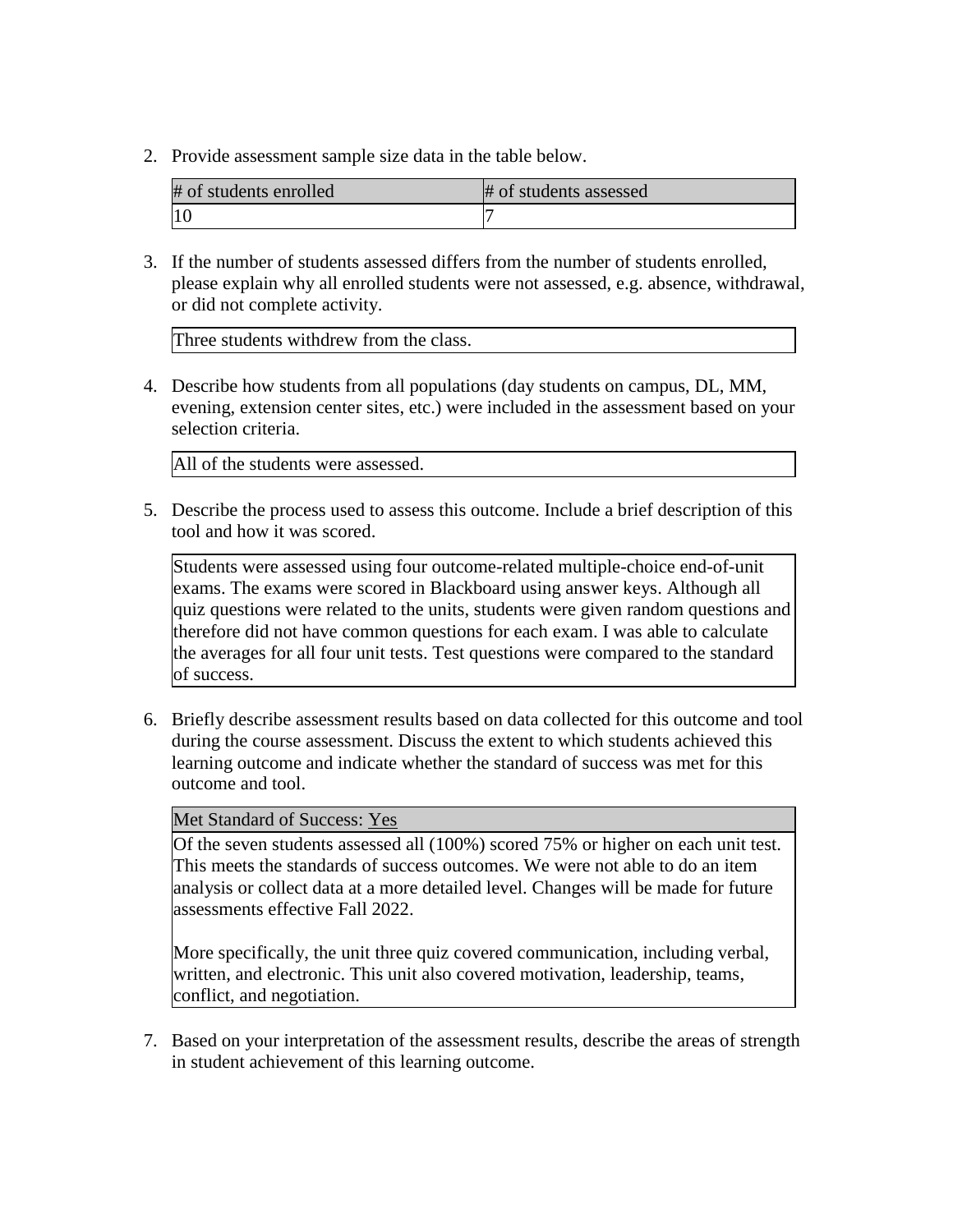Based on outcome number two, all students showed strengths in understanding material based on their end-of-unit exam/quiz scores.

8. Based on your analysis of student performance, discuss the areas in which student achievement of this learning outcome could be improved. If student met standard of success, you may wish to identify your plans for continuous improvement.

All students met the standard of success. My plan for continued improvement is to create common questions for each exam to compare quiz answers as an analysis.

In each semester, I improve all units with readings and assignments that are current and relevant for my students to receive the tools needed to become outstanding office professionals.

Outcome 3: Prepare and format various business documents including itineraries, agendas, minutes, letterheads, and expense reports.

- Assessment Plan
	- o Assessment Tool: Practical exam
	- o Assessment Date: Winter 2014
	- o Course section(s)/other population: All sections
	- o Number students to be assessed: All students
	- o How the assessment will be scored: Answer Sheet and checklist
	- o Standard of success to be used for this assessment: 75% of students will score 75% or higher.
	- o Who will score and analyze the data: Departmental Faculty
- 1. Indicate the Semester(s) and year(s) assessment data were collected for this report.

| rall (indicate years below) below) | Winter (indicate years) | SP/SU (indicate years)<br>below) |
|------------------------------------|-------------------------|----------------------------------|
| 2021                               |                         |                                  |

| # of students enrolled | # of students assessed |
|------------------------|------------------------|
|------------------------|------------------------|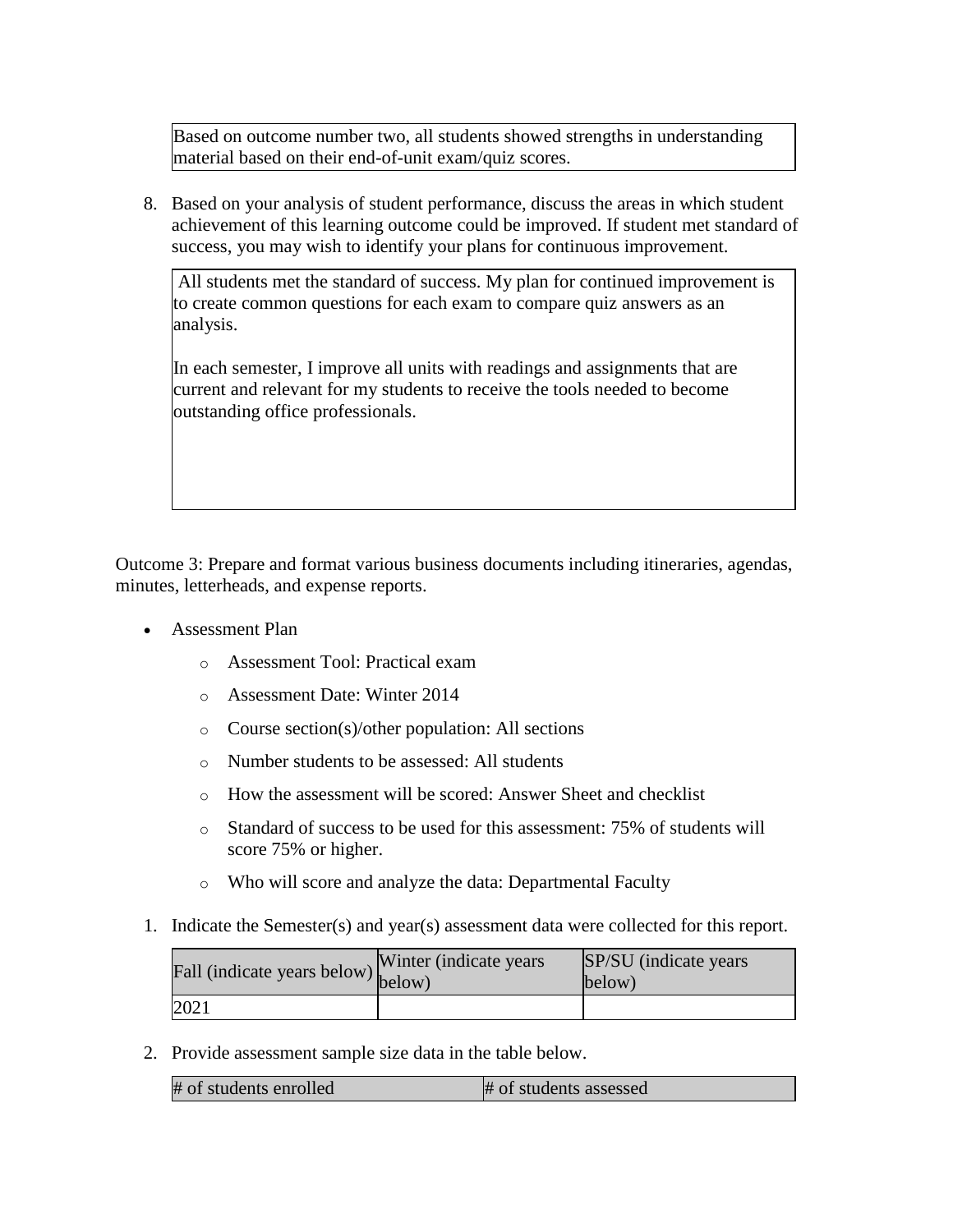|--|--|

Three students withdrew from the class.

4. Describe how students from all populations (day students on campus, DL, MM, evening, extension center sites, etc.) were included in the assessment based on your selection criteria.

All students were assessed.

5. Describe the process used to assess this outcome. Include a brief description of this tool and how it was scored.

Students were assessed using four multiple-choice end-of-unit exams. The exams were scored in Blackboard using answer keys. Although all quiz questions were related to the units, students were given random questions that therefore they did not have common questions for each exam. I was able to calculate the averages for all four unit tests. Test questions were compared to the standard of success.

6. Briefly describe assessment results based on data collected for this outcome and tool during the course assessment. Discuss the extent to which students achieved this learning outcome and indicate whether the standard of success was met for this outcome and tool.

Met Standard of Success: Yes

All (100%) scored 75% or higher on each unit test of the seven students assessed. The overall scores meet the standards of success. We could not do an item analysis or collect data at a more detailed level. Changes will be made for future assessments effective Fall 2022.

More specifically, the unit two exam/quiz covered ethics, politics, diversity, accountability, workplace relationships, quality organizations, service, human resources, and policies.

7. Based on your interpretation of the assessment results, describe the areas of strength in student achievement of this learning outcome.

All students showed strengths in understanding material based on their end-of-unit exam/quiz scores and portfolio submissions based on outcome number three.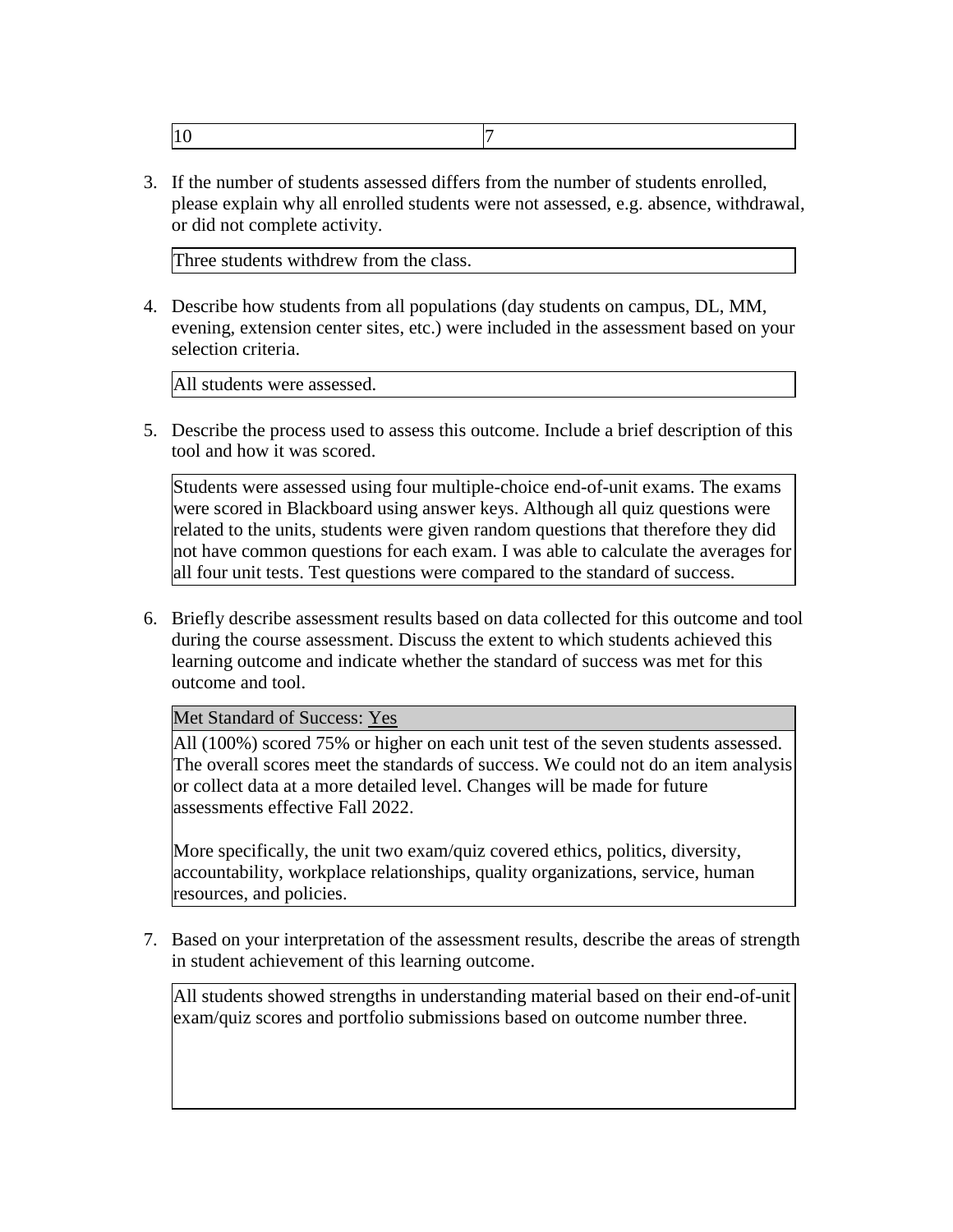All students met the standard of success. My plan for continued improvement is to create common questions for each exam to compare quiz questions as an analysis.

When it comes to the Project Portfolio, I will add business cards as an assignment for students.

In each semester, I improve all units with readings and assignments that are current and relevant for my students to receive the tools needed to become outstanding office professionals.

Outcome 3: Prepare and format various business documents including itineraries, agendas, minutes, letterheads, and expense reports.

- Assessment Plan
	- o Assessment Tool: Portfolio
	- o Assessment Date: Winter 2014
	- o Course section(s)/other population: All sections
	- o Number students to be assessed: All students
	- o How the assessment will be scored: Departmentally-developed rubric
	- o Standard of success to be used for this assessment: 75% of students will score 75% or higher.
	- o Who will score and analyze the data: Departmental Faculty
- 1. Indicate the Semester(s) and year(s) assessment data were collected for this report.

| Fall (indicate years below) below) | Winter (indicate years) | SP/SU (indicate years)<br>below) |
|------------------------------------|-------------------------|----------------------------------|
| 2021                               |                         |                                  |

| # of students enrolled | # of students assessed |
|------------------------|------------------------|
|                        |                        |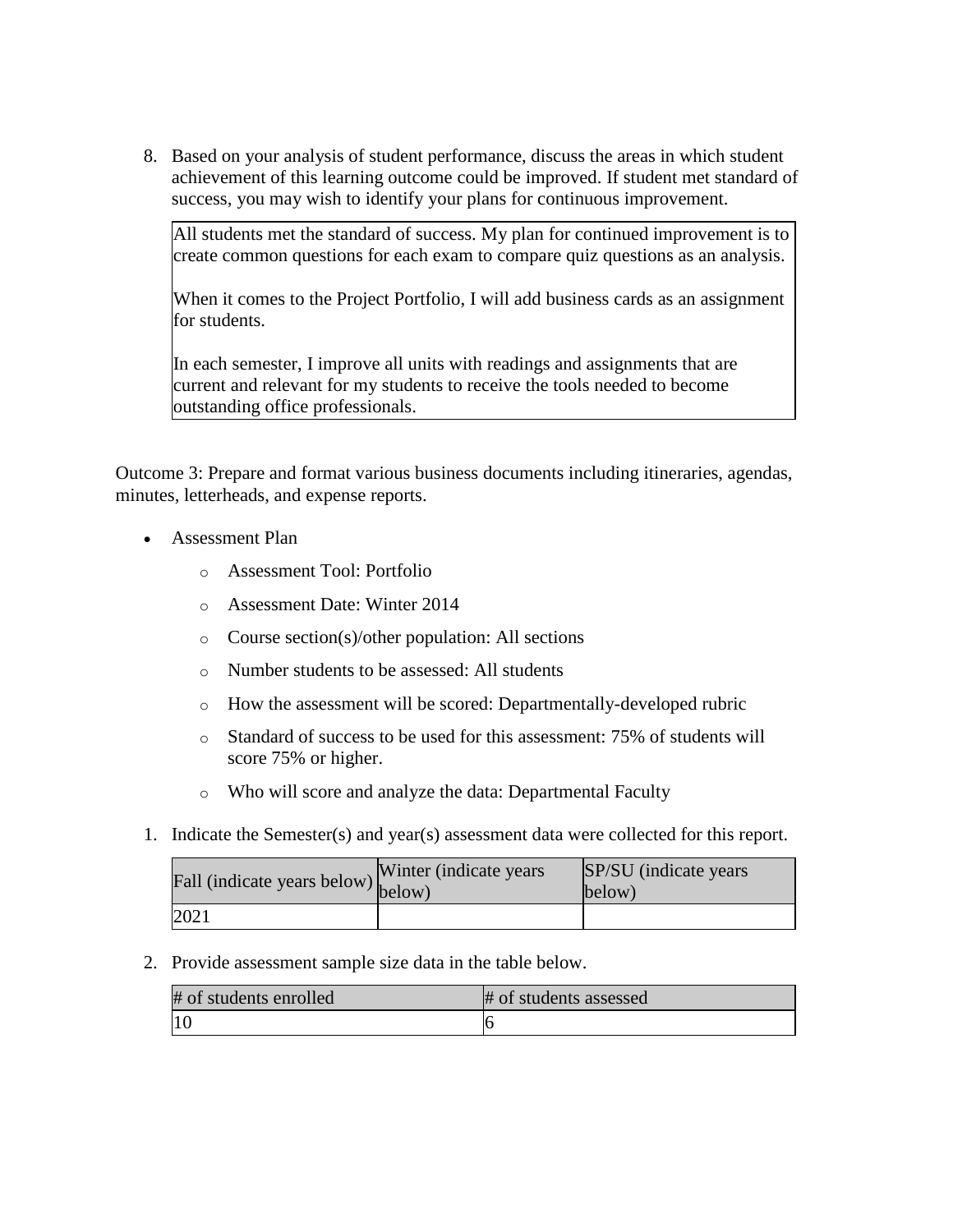Four students had withdrawn from class at the time portfolios were due.

4. Describe how students from all populations (day students on campus, DL, MM, evening, extension center sites, etc.) were included in the assessment based on your selection criteria.

All students were required to submit items as part of a Portfolio Project.

5. Describe the process used to assess this outcome. Include a brief description of this tool and how it was scored.

The process used to assess this outcome was through a rubric. Each portfolio assignment was worth 30 points for the following assignments:

- o Letter of Application / Cover Letter
- o One Résumé (Functional or Advanced Skill Set)
- o References
- o Thank You Letter
- o Letter of Resignation
- 6. Briefly describe assessment results based on data collected for this outcome and tool during the course assessment. Discuss the extent to which students achieved this learning outcome and indicate whether the standard of success was met for this outcome and tool.

#### Met Standard of Success: Yes

All (100%) students scored 75% or higher on the assignments due in the portfolio project. The overall scores meet the standards of success.

7. Based on your interpretation of the assessment results, describe the areas of strength in student achievement of this learning outcome.

All students showed strengths in understanding material based on their end-of-unit exam/quiz scores and portfolio submissions based on outcome number three.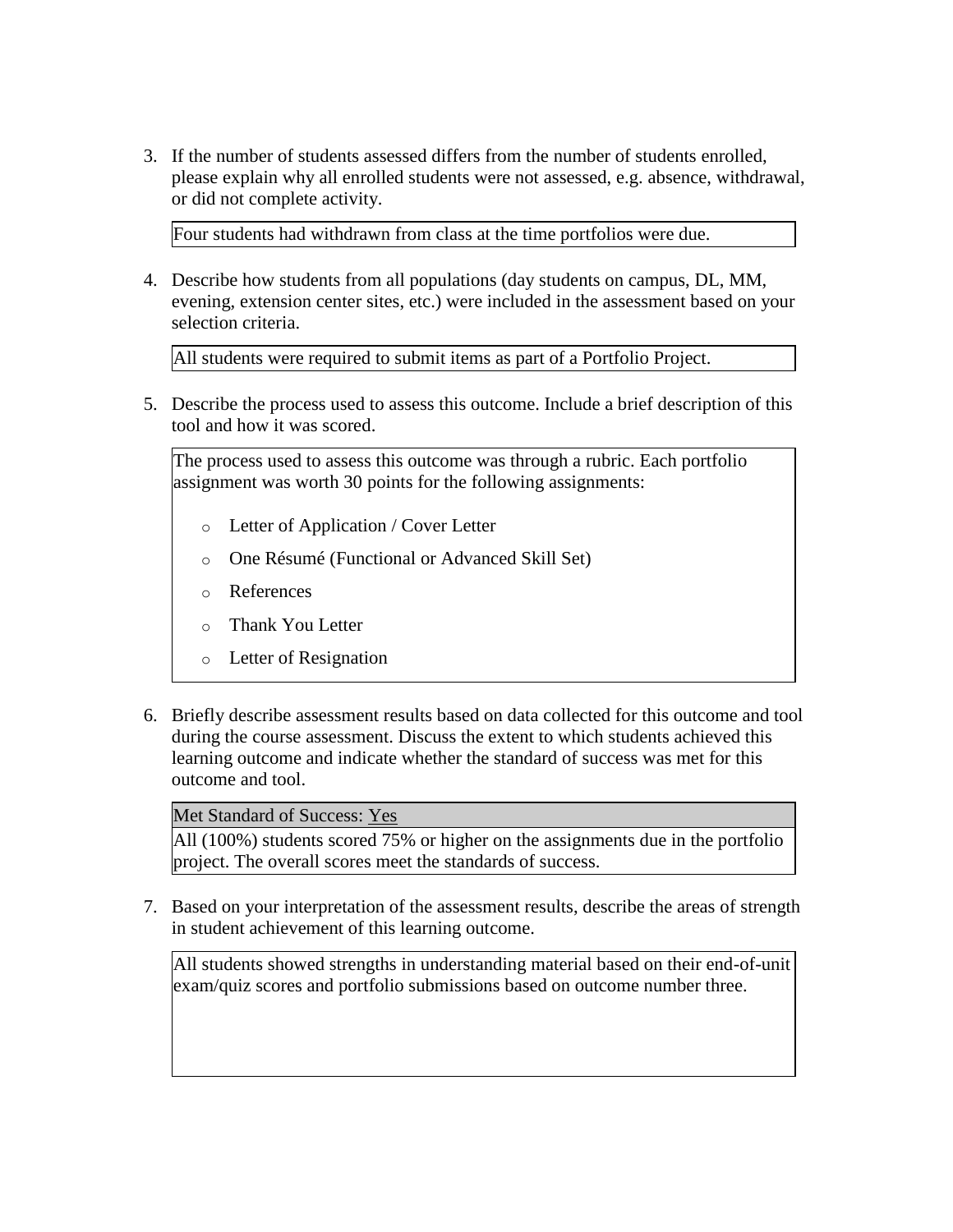All students met the standard of success. My plan for continued improvement is to create common questions for each exam to compare quiz questions as an analysis.

When it comes to the Project Portfolio, I will add business cards as an assignment for students.

In each semester, I improve all units with readings and assignments that are current and relevant for my students to receive the tools needed to become outstanding office professionals.

Outcome 4: Perform various general office activities including communication, records management, proofreading and editing, and keying office documents.

- Assessment Plan
	- o Assessment Tool: Exam
	- o Assessment Date: Winter 2014
	- o Course section(s)/other population: All sections
	- o Number students to be assessed: All students
	- o How the assessment will be scored: Answer Sheet
	- o Standard of success to be used for this assessment: 75% of students will score 75% or higher.
	- o Who will score and analyze the data: Departmental Faculty
- 1. Indicate the Semester(s) and year(s) assessment data were collected for this report.

| Fall (indicate years below) below) | Winter (indicate years) | SP/SU (indicate years)<br>below) |
|------------------------------------|-------------------------|----------------------------------|
| 2021                               |                         |                                  |

| # of students enrolled | # of students assessed |
|------------------------|------------------------|
|                        |                        |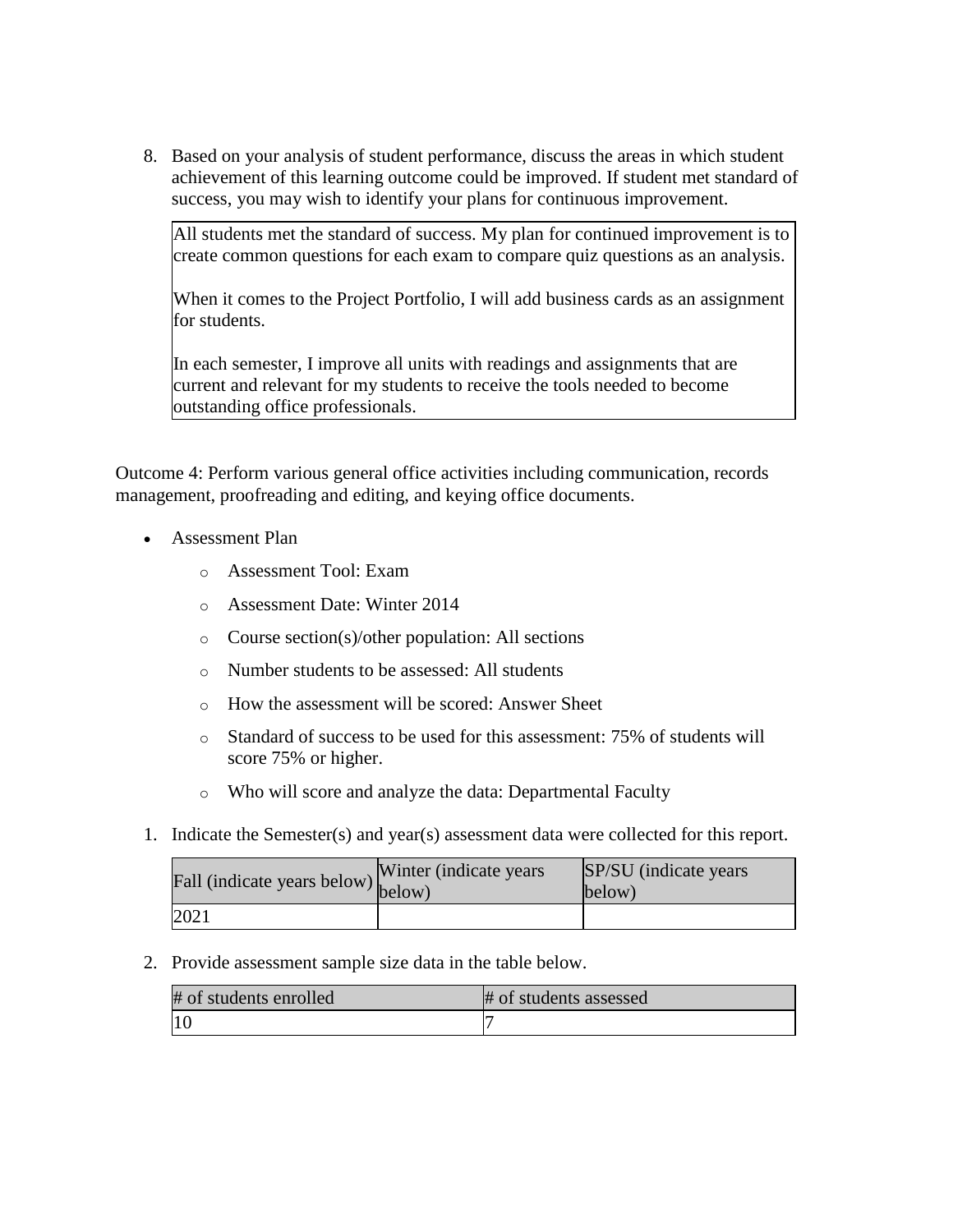Three students withdrew from the class.

4. Describe how students from all populations (day students on campus, DL, MM, evening, extension center sites, etc.) were included in the assessment based on your selection criteria.

All students were assessed.

5. Describe the process used to assess this outcome. Include a brief description of this tool and how it was scored.

Students were assessed using four multiple-choice end-of-unit exams. The exams were scored in Blackboard using answer keys. Although all quiz questions were related to the units, students were given random questions and therefore did not have common questions for each exam. I was able to calculate the averages for all four unit tests. Test questions were compared to the standard of success.

6. Briefly describe assessment results based on data collected for this outcome and tool during the course assessment. Discuss the extent to which students achieved this learning outcome and indicate whether the standard of success was met for this outcome and tool.

Met Standard of Success: Yes

All (100%) students scored 75% or higher on each unit test of the seven students assessed. The overall scores meet the standards of success. We could not do an item analysis or collect data at a more detailed level. Changes will be made for future assessments effective Fall 2022.

More specifically, the unit two exam/quiz covered ethics, politics, diversity, accountability, workplace relationships, quality organizations, service, and human resources and policies.

7. Based on your interpretation of the assessment results, describe the areas of strength in student achievement of this learning outcome.

All students showed strengths in understanding material based on their end-of-unit exam/quiz scores and portfolio submissions based on outcome number four.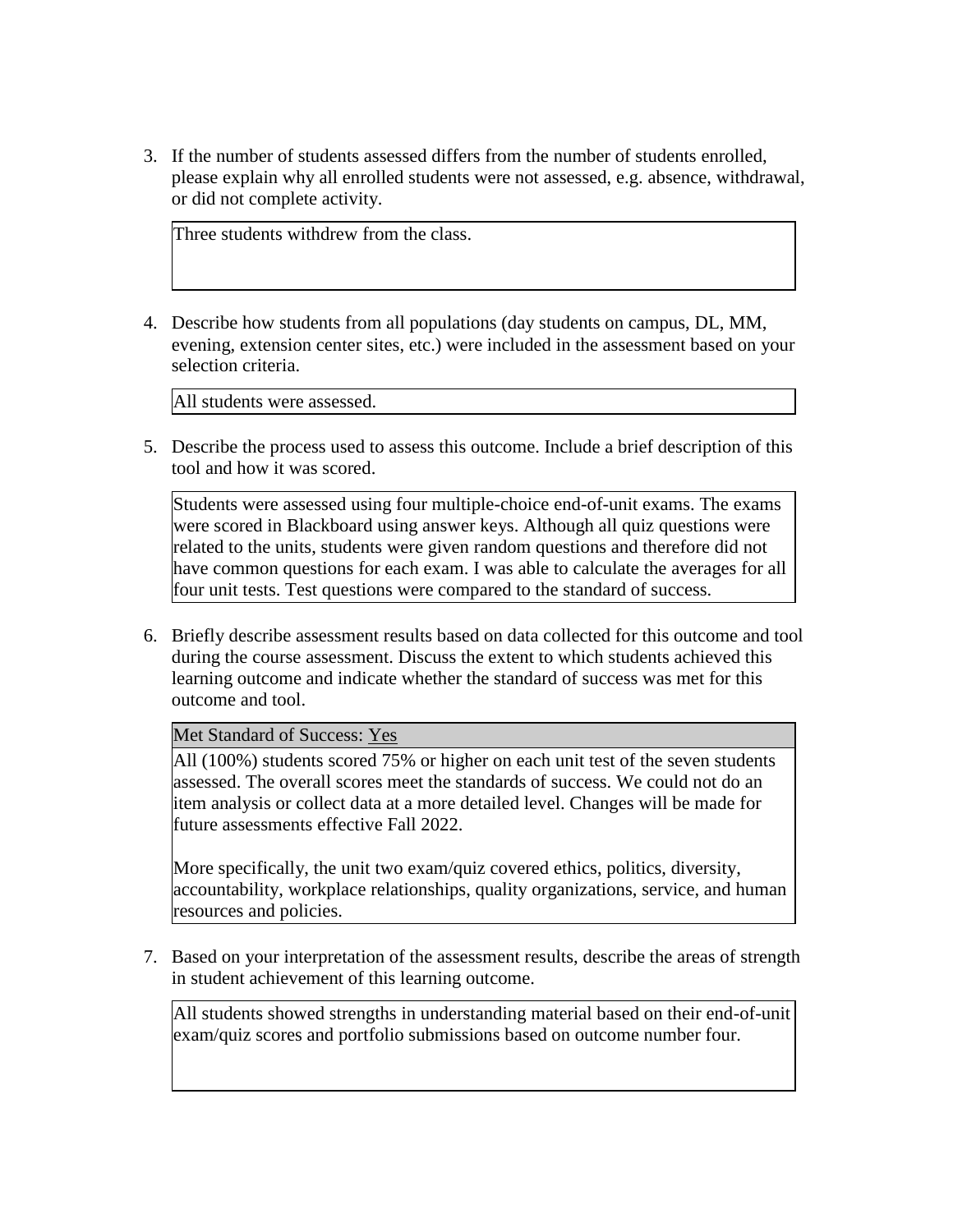All students met the standard of success. My plan for continued improvement is to create common questions for each exam to compare quiz answers as an analysis.

I will improve the Portfolio Project by adding the assignment of creating business cards.

In each semester, I improve all units with readings and assignments that are current and relevant for my students to receive the tools needed to become outstanding office professionals.

Outcome 4: Perform various general office activities including communication, records management, proofreading and editing, and keying office documents.

- Assessment Plan
	- o Assessment Tool: Portfolio
	- o Assessment Date: Winter 2014
	- o Course section(s)/other population: All sections
	- o Number students to be assessed: All students
	- o How the assessment will be scored: Departmentally-developed rubric
	- o Standard of success to be used for this assessment: 75% of students will score 75% or higher.
	- o Who will score and analyze the data: Departmental Faculty
- 1. Indicate the Semester(s) and year(s) assessment data were collected for this report.

| Fall (indicate years below) below) | Winter (indicate years) | SP/SU (indicate years)<br>below) |
|------------------------------------|-------------------------|----------------------------------|
| 2021                               |                         |                                  |

| # of students enrolled | # of students assessed |
|------------------------|------------------------|
|                        |                        |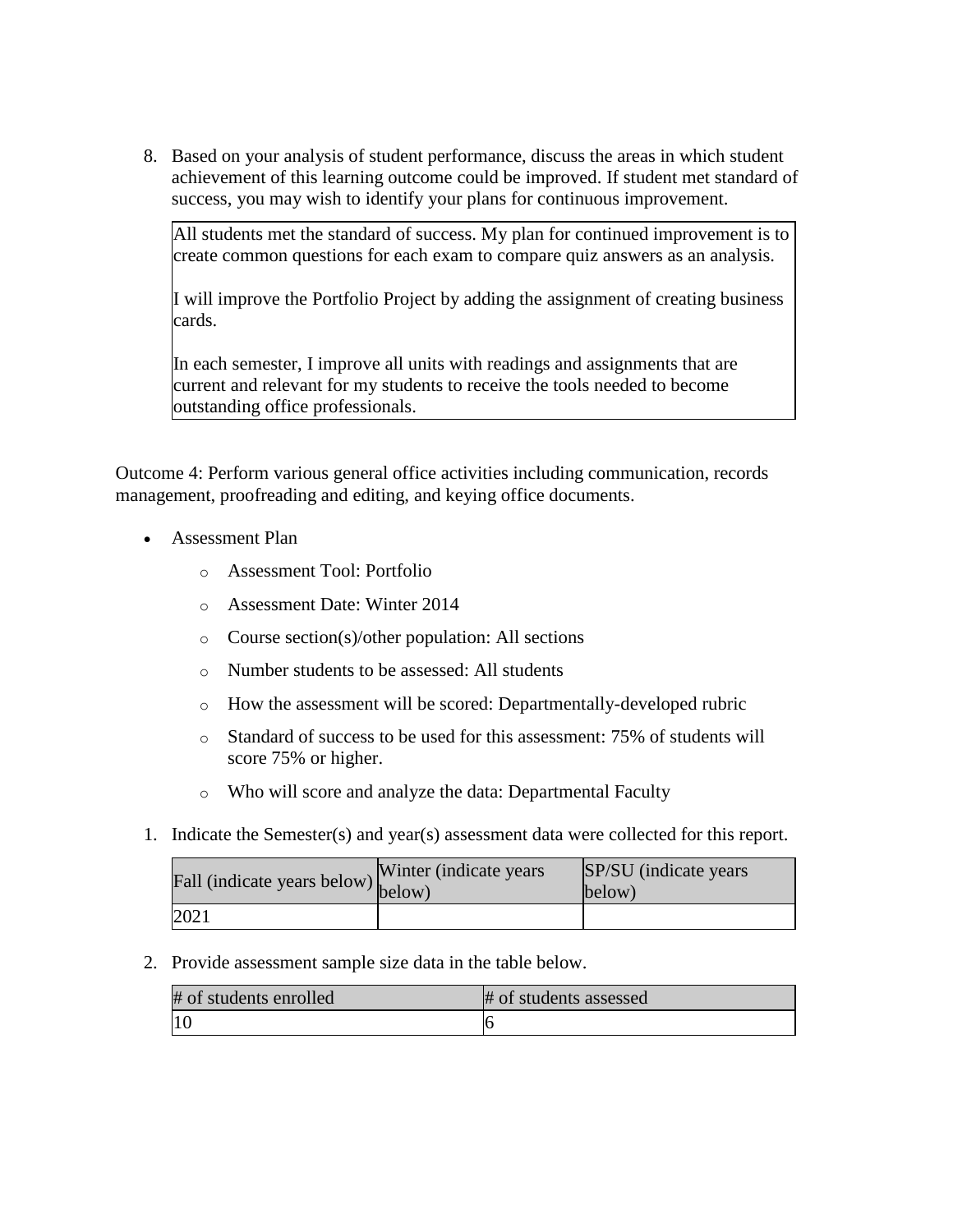Four students withdrew from the class.

4. Describe how students from all populations (day students on campus, DL, MM, evening, extension center sites, etc.) were included in the assessment based on your selection criteria.

All students were assessed.

5. Describe the process used to assess this outcome. Include a brief description of this tool and how it was scored.

The portfolio project included several assignments and the following assignments were used to assess this outcome:

- o Letter of Application / Cover Letter
- o References
- o Thank You Letter
- o Letter of Resignation

Each portfolio assignment was graded by a rubric and worth 30 points.

6. Briefly describe assessment results based on data collected for this outcome and tool during the course assessment. Discuss the extent to which students achieved this learning outcome and indicate whether the standard of success was met for this outcome and tool.

## Met Standard of Success: Yes

All (100%) scored 75% or higher on the assignments due in the portfolio project. The overall scores meet the standards of success.

7. Based on your interpretation of the assessment results, describe the areas of strength in student achievement of this learning outcome.

All students showed strengths in understanding material based on their end-of-unit exam/quiz scores and portfolio submissions based on outcome number four.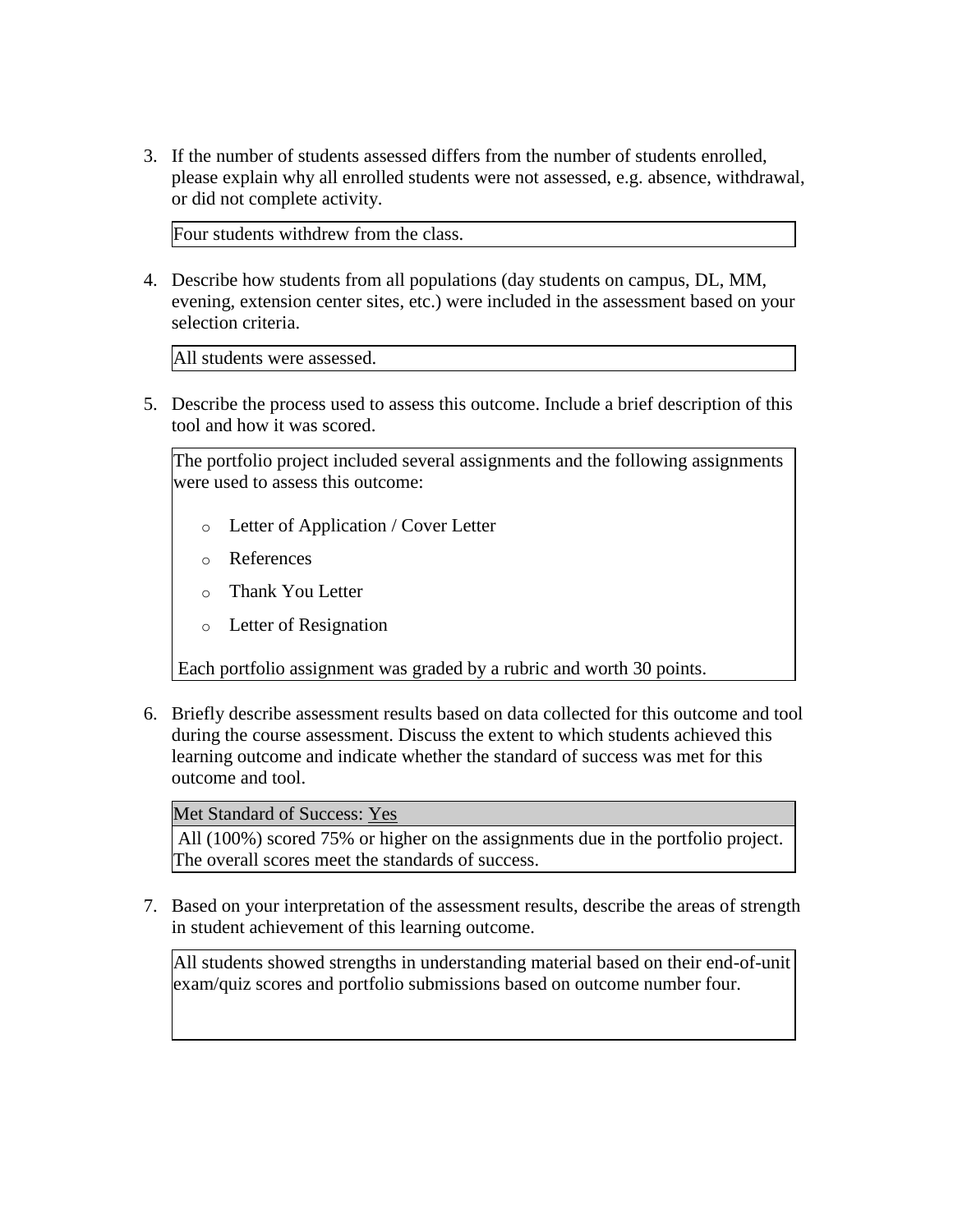All students met the standard of success. My plan for continued improvement is to create common questions for each exam to compare quiz answers as an analysis.

I will improve the Portfolio Project by adding the assignment of creating business cards.

In each semester, I improve all units with readings and assignments that are current and relevant for my students to receive the tools needed to become outstanding office professionals.

Outcome 5: Develop appropriate job hunting skills for seeking clerical positions in a changing business environment.

- Assessment Plan
	- o Assessment Tool: Exam
	- o Assessment Date: Winter 2014
	- o Course section(s)/other population: All sections
	- o Number students to be assessed: All students
	- o How the assessment will be scored: Answer Sheet
	- o Standard of success to be used for this assessment: 75% of students will score 75% or higher.
	- o Who will score and analyze the data: Departmental Faculty
- 1. Indicate the Semester(s) and year(s) assessment data were collected for this report.

| Fall (indicate years below) below) | Winter (indicate years) | SP/SU (indicate years)<br>below) |
|------------------------------------|-------------------------|----------------------------------|
| 2021                               |                         |                                  |

| # of students enrolled | # of students assessed |
|------------------------|------------------------|
|                        |                        |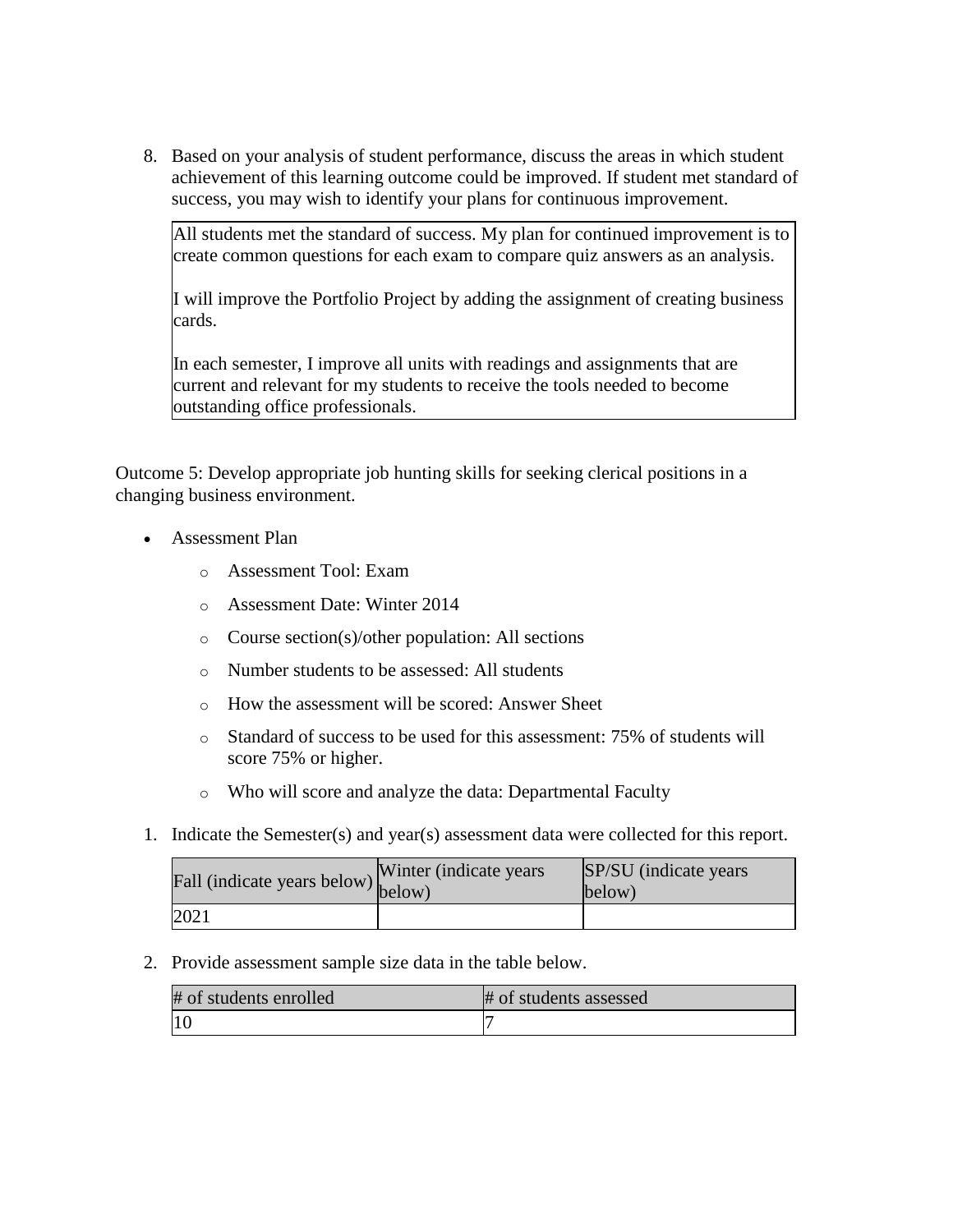Three students withdrew from the class.

4. Describe how students from all populations (day students on campus, DL, MM, evening, extension center sites, etc.) were included in the assessment based on your selection criteria.

All students were assessed.

5. Describe the process used to assess this outcome. Include a brief description of this tool and how it was scored.

Students were assessed using the unit four multiple-choice end-of-unit exam. The exam was scored in Blackboard using answer keys. Although all quiz questions were related to the units, students were given random questions and therefore did not have common questions for each exam. I was able to calculate the averages for all four unit tests. Test questions were compared to the standard of success.

6. Briefly describe assessment results based on data collected for this outcome and tool during the course assessment. Discuss the extent to which students achieved this learning outcome and indicate whether the standard of success was met for this outcome and tool.

Met Standard of Success: Yes

All (100%) students scored 75% or higher on the assignments due in the portfolio project. The overall scores meet the standards of success.

More specifically, the unit four exam/quiz covered job search skills, Resume package, interview techniques, and career changes.

7. Based on your interpretation of the assessment results, describe the areas of strength in student achievement of this learning outcome.

All students showed strengths in understanding material based on their end-ofunit exam/quiz scores and portfolio submissions based on outcome number five.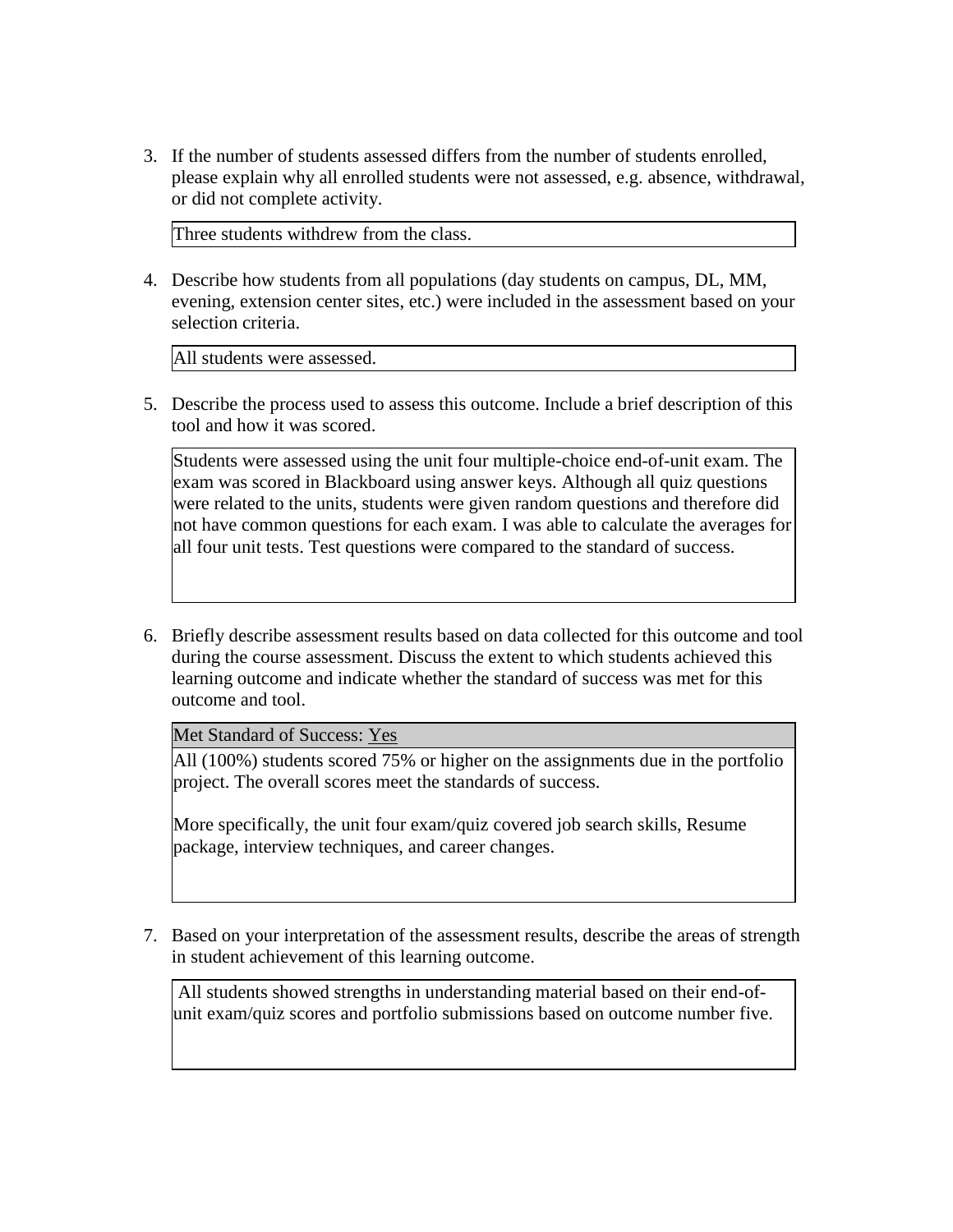All students met the standard of success. My plan for continued improvement is to create common questions for each exam to compare quiz answers as an analysis.

In each semester, I improve all units with readings and assignments that are current and relevant for my students to receive the tools needed to become outstanding office professionals.

Outcome 5: Develop appropriate job hunting skills for seeking clerical positions in a changing business environment.

- Assessment Plan
	- o Assessment Tool: Portfolio
	- o Assessment Date: Winter 2014
	- o Course section(s)/other population: All sections
	- o Number students to be assessed: All students
	- o How the assessment will be scored: Departmentally-developed rubric
	- o Standard of success to be used for this assessment: 75% of students will score 75% or higher.
	- o Who will score and analyze the data: Departmental Faculty
- 1. Indicate the Semester(s) and year(s) assessment data were collected for this report.

| Fall (indicate years below) below) | Winter (indicate years) | SP/SU (indicate years)<br>below) |
|------------------------------------|-------------------------|----------------------------------|
| 2021                               |                         |                                  |

2. Provide assessment sample size data in the table below.

| # of students enrolled | # of students assessed |
|------------------------|------------------------|
| 11 C                   |                        |

3. If the number of students assessed differs from the number of students enrolled, please explain why all enrolled students were not assessed, e.g. absence, withdrawal, or did not complete activity.

Four students had withdrawn from the class by the time resumes were due.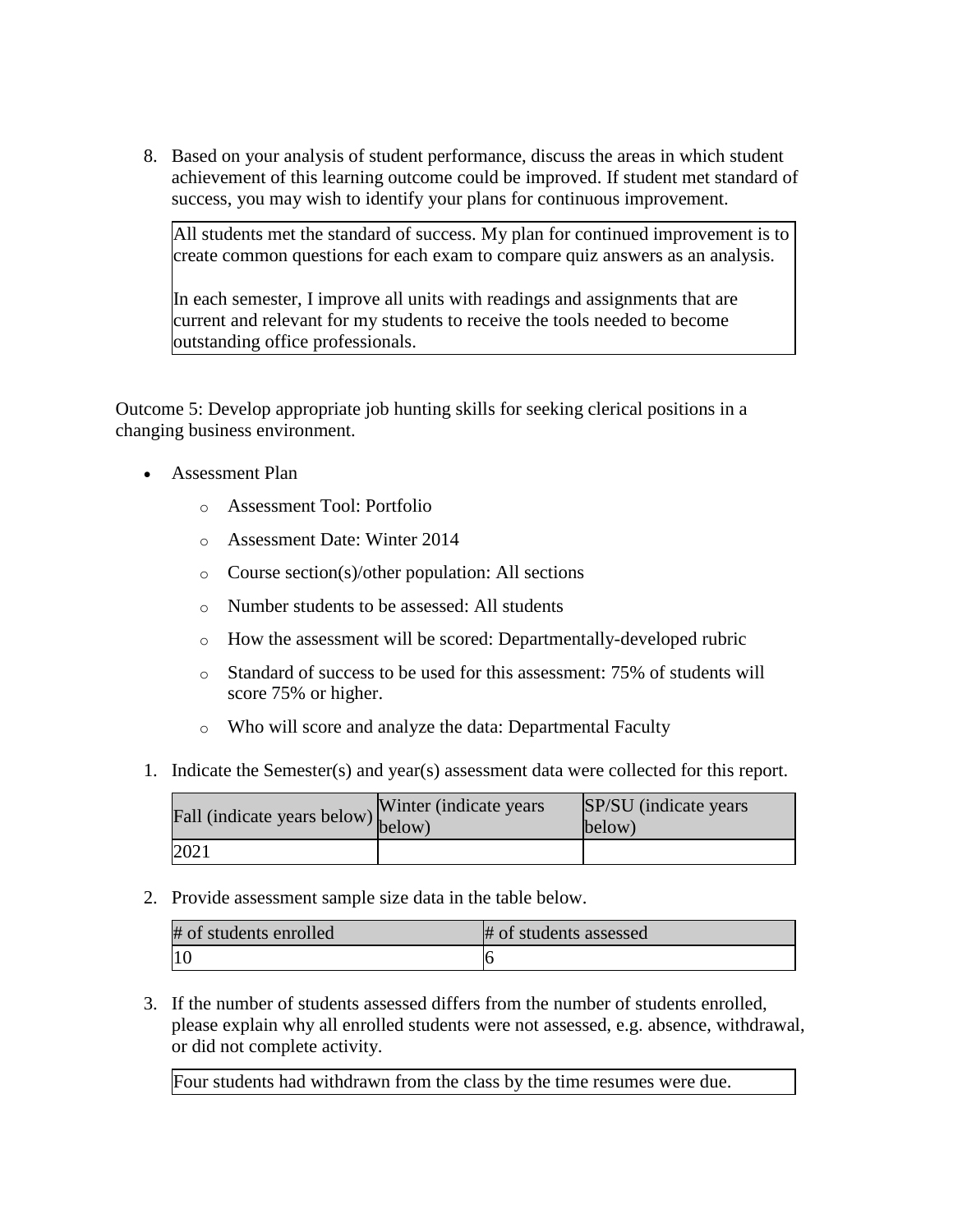4. Describe how students from all populations (day students on campus, DL, MM, evening, extension center sites, etc.) were included in the assessment based on your selection criteria.

All students were assessed.

5. Describe the process used to assess this outcome. Include a brief description of this tool and how it was scored.

The portfolio project included several assignments and this outcome was assessed using the following assignment:

o One Résumé (Functional **OR** Advanced Skill Set)

Each résumé assignment was graded by a rubric and worth 30 points.

6. Briefly describe assessment results based on data collected for this outcome and tool during the course assessment. Discuss the extent to which students achieved this learning outcome and indicate whether the standard of success was met for this outcome and tool.

Met Standard of Success: Yes

All (100%) scored 75% or higher on the resume assignment due in the portfolio project. The overall scores meet the standards of success.

7. Based on your interpretation of the assessment results, describe the areas of strength in student achievement of this learning outcome.

All students showed strengths in understanding material based on their end-ofunit exam/quiz scores and portfolio submissions based on outcome number five.

8. Based on your analysis of student performance, discuss the areas in which student achievement of this learning outcome could be improved. If student met standard of success, you may wish to identify your plans for continuous improvement.

In each semester, I improve all units with readings and assignments that are current and relevant for my students to receive the tools needed to become outstanding office professionals.

All students met the standard of success. My plan for continued improvement is to create common questions for each exam to compare quiz answers as an analysis.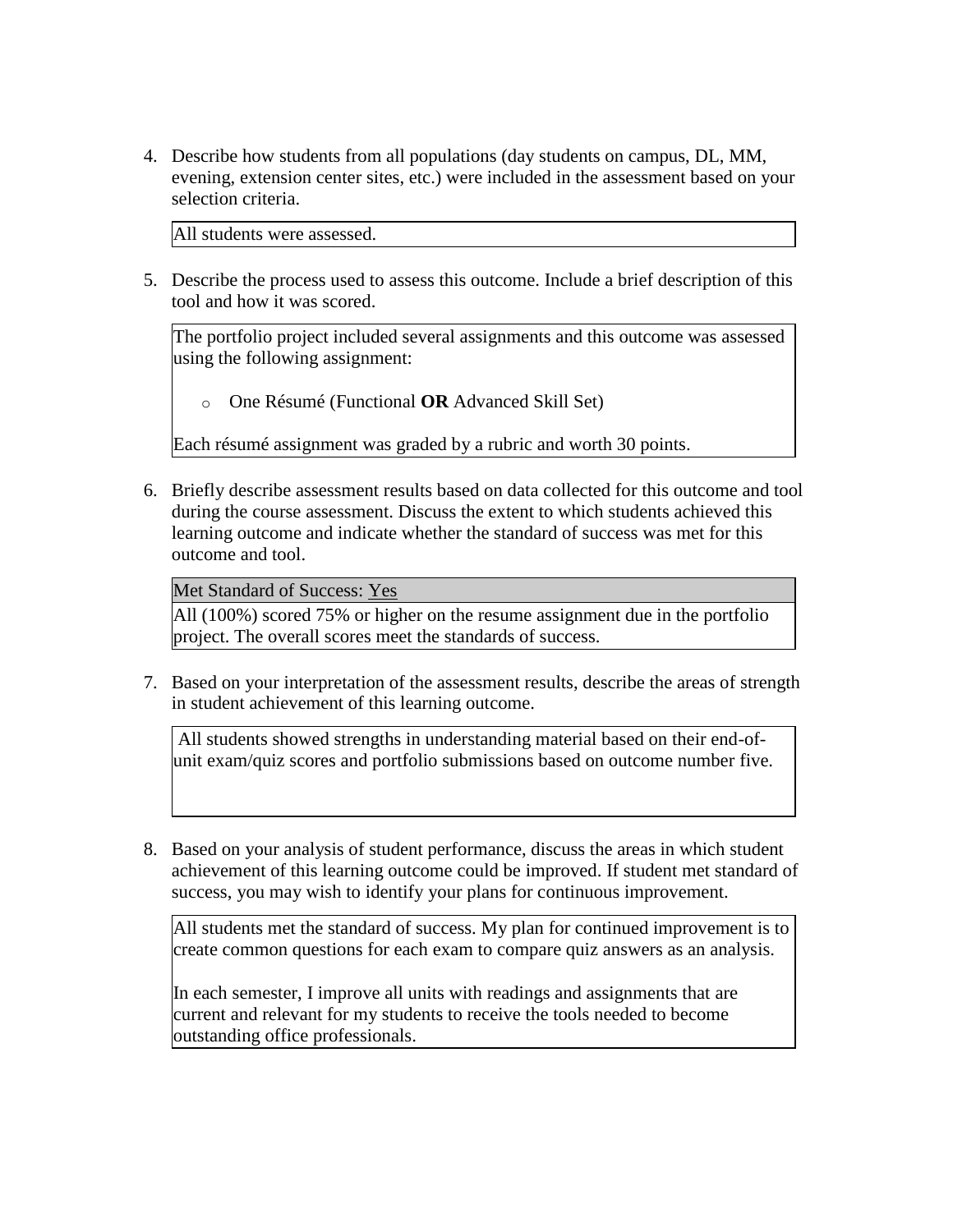## **III. Course Summary and Intended Changes Based on Assessment Results**

1. Based on the previous report's Intended Change(s) identified in Section I above, please discuss how effective the changes were in improving student learning.

N/A

2. Describe your overall impression of how this course is meeting the needs of students. Did the assessment process bring to light anything about student achievement of learning outcomes that surprised you?

My overall impression of how this course meets students' needs is that students are provided with up-to-date material to help them succeed as office professionals.

The assessment process is a great reflection tool for me to understand where and if my students do not understand the material. I was not surprised at the outcomes. However, I need to remove the random quiz question feature for students to answer the same questions. Students having the same quiz questions will allow me to analyze what material needs to be revisited to understand the material.

3. Describe when and how this information, including the action plan, was or will be shared with Departmental Faculty.

Department faculty will have access to this report. They will receive a notification when the assessment for BOS 250 is completed.

4.

Intended Change(s)

| <b>Intended Change</b> | Description of the<br>change                                                                           | Rationale                                                                                                                   | Implementation<br>Date |
|------------------------|--------------------------------------------------------------------------------------------------------|-----------------------------------------------------------------------------------------------------------------------------|------------------------|
| <b>Assessment Tool</b> | Common quiz<br>questions for each<br>exam.                                                             | Common quiz<br>questions will<br>provide data to<br>analyze since<br>students will have<br>the same questions<br>to answer. | 2022                   |
| Course<br>Assignments  | For the portfolio<br>project, I will add<br>an assignment for<br>students to create<br>business cards. | Business cards will<br>give students<br>another tool to add<br>to their project<br>portfolio.                               | 2022                   |

5. Is there anything that you would like to mention that was not already captured?